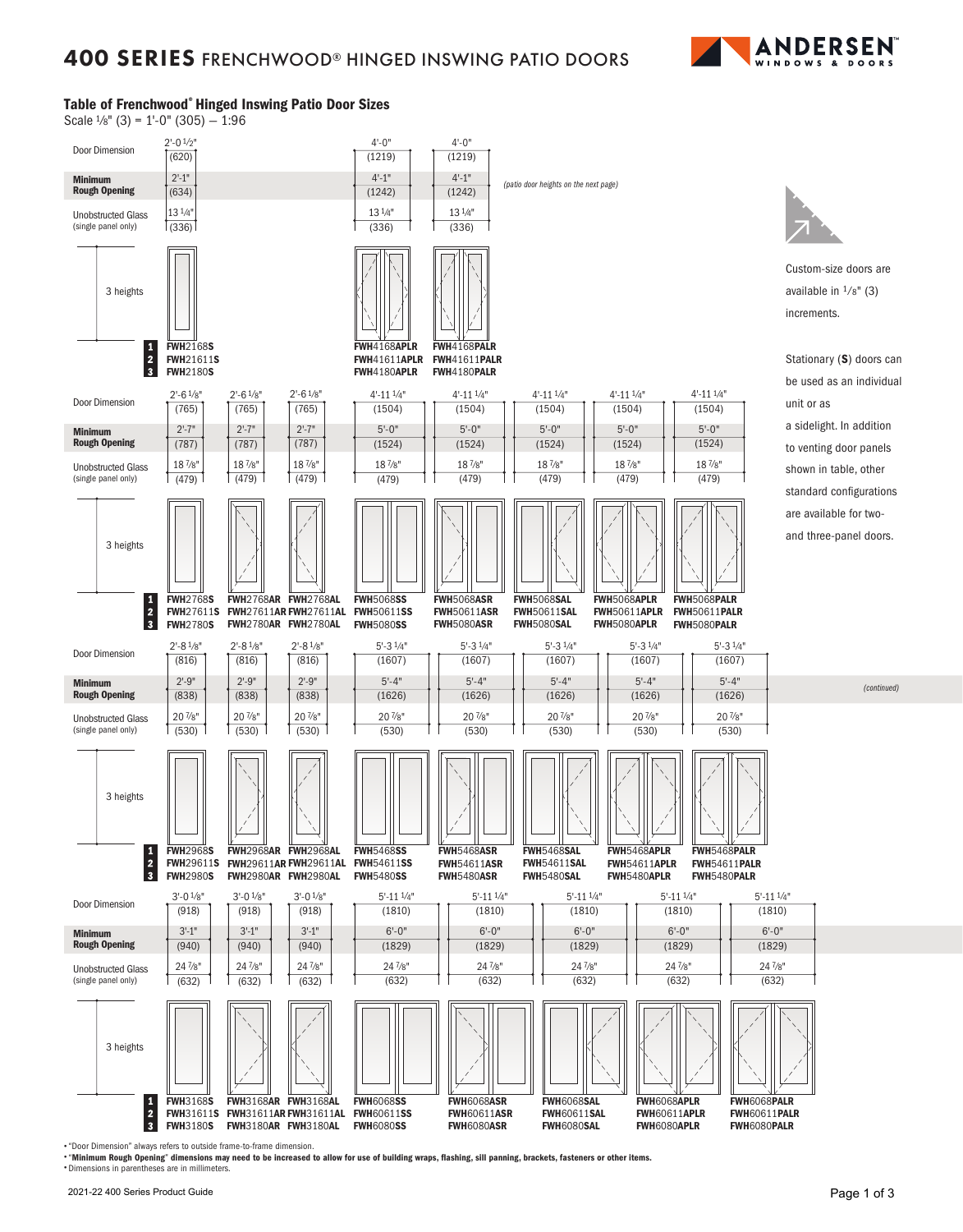# **400 SERIES** FRENCHWOOD® HINGED INSWING PATIO DOORS



### Three Patio Door Heights



#### Order Designation Description

Viewed from the exterior.





ı ı Frenchwood Active Panel Right Hinged Inswing Patio Door Hinged Door Rough Opening Stationary Panel



Door Rough Opening Active Panel (panel used most often) Passive Panel Left Hinged Right Hinged FWH Frenchwood Hinged Inswing Patio Door





• "Minimum Rough Opening" dimensions may need to be increased to allow for use of building wraps, flashing, sill panning, brackets, fasteners or other items.

• Dimensions in parentheses are in millimeters.